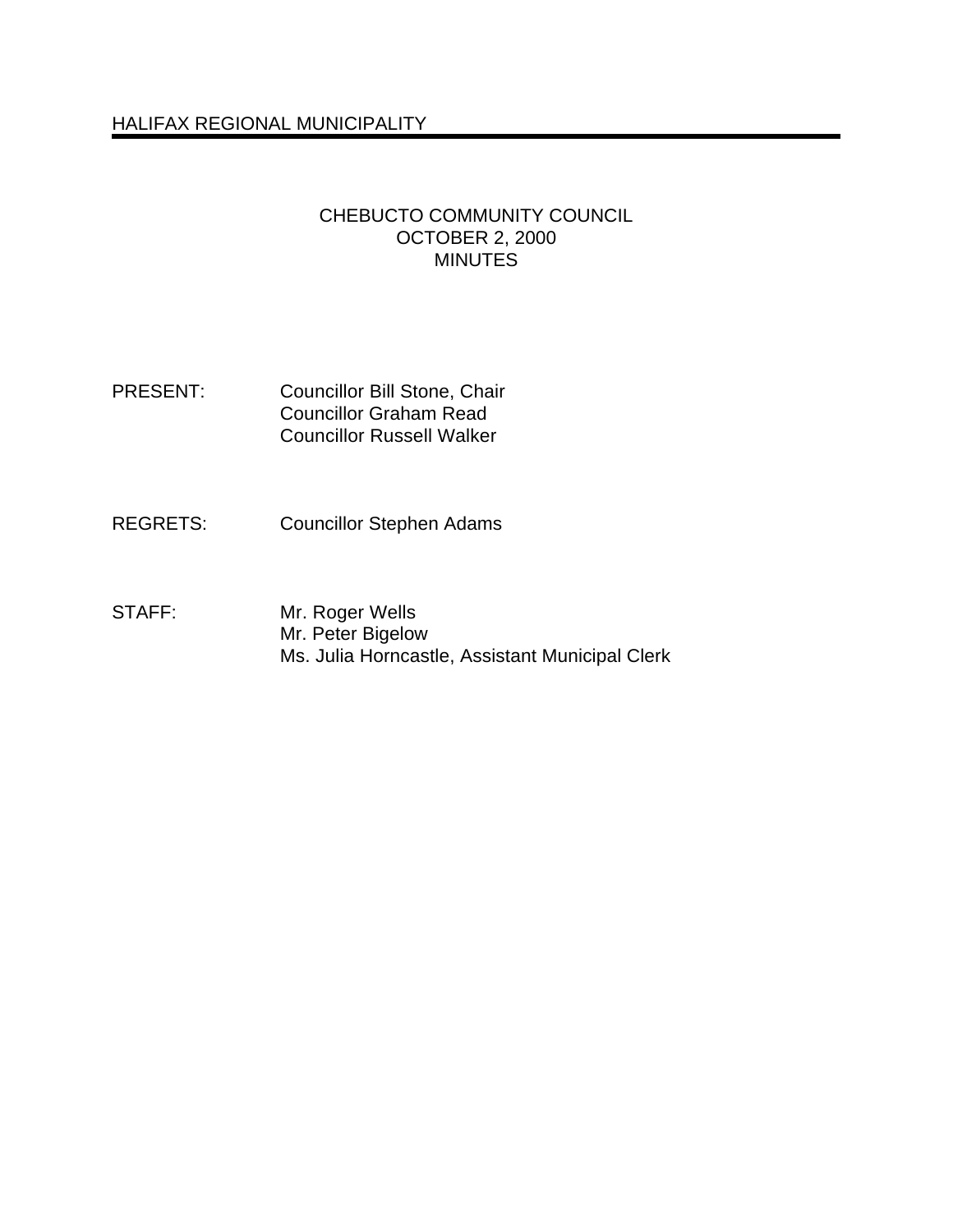# TABLE OF CONTENTS

| 1.  |                                                                                                                                                                                                                                                                                                                                                                                                                              |    |  |  |  |  |  |  |
|-----|------------------------------------------------------------------------------------------------------------------------------------------------------------------------------------------------------------------------------------------------------------------------------------------------------------------------------------------------------------------------------------------------------------------------------|----|--|--|--|--|--|--|
| 2.  | APPROVAL OF MINUTES<br>2.1<br>2.2                                                                                                                                                                                                                                                                                                                                                                                            |    |  |  |  |  |  |  |
| 3.  | APPROVAL OF THE ORDER OF BUSINESS AND APPROVAL OF                                                                                                                                                                                                                                                                                                                                                                            |    |  |  |  |  |  |  |
| 4.  | <b>BUSINESS ARISING OUT OF THE MINUTES</b><br>4.1<br><b>Status Sheet Items</b><br>4.1.1 2232 Old Sambro Road - On-Going Flooding Problems 04                                                                                                                                                                                                                                                                                 |    |  |  |  |  |  |  |
| 5.  |                                                                                                                                                                                                                                                                                                                                                                                                                              |    |  |  |  |  |  |  |
| 6.  |                                                                                                                                                                                                                                                                                                                                                                                                                              |    |  |  |  |  |  |  |
| 7.  | CONSIDERATION OF DEFERRED BUSINESS - NONE  05                                                                                                                                                                                                                                                                                                                                                                                |    |  |  |  |  |  |  |
| 8.  |                                                                                                                                                                                                                                                                                                                                                                                                                              |    |  |  |  |  |  |  |
| 9.  | CORRESPONDENCE, PETITIONS AND DELEGATIONS  05                                                                                                                                                                                                                                                                                                                                                                                |    |  |  |  |  |  |  |
| 10. | <b>REPORTS</b><br>Case 7074 - Proposed Amendments to the Low Density University<br>10.1<br>(U-1) Zone, Halifax Peninsula Land Use By-Law (Give First Reading<br>and Schedule Joint Public Hearing for October 25, 2000) with<br>Peninsula and Western Region Community Council  05<br>Case 00143 - Community Based Planning Process for Flemming<br>10.2 <sub>1</sub><br>Park/Williams Lake Road land, Halifax (District 17) | 06 |  |  |  |  |  |  |
| 11. |                                                                                                                                                                                                                                                                                                                                                                                                                              |    |  |  |  |  |  |  |
| 12. |                                                                                                                                                                                                                                                                                                                                                                                                                              |    |  |  |  |  |  |  |
| 13. |                                                                                                                                                                                                                                                                                                                                                                                                                              |    |  |  |  |  |  |  |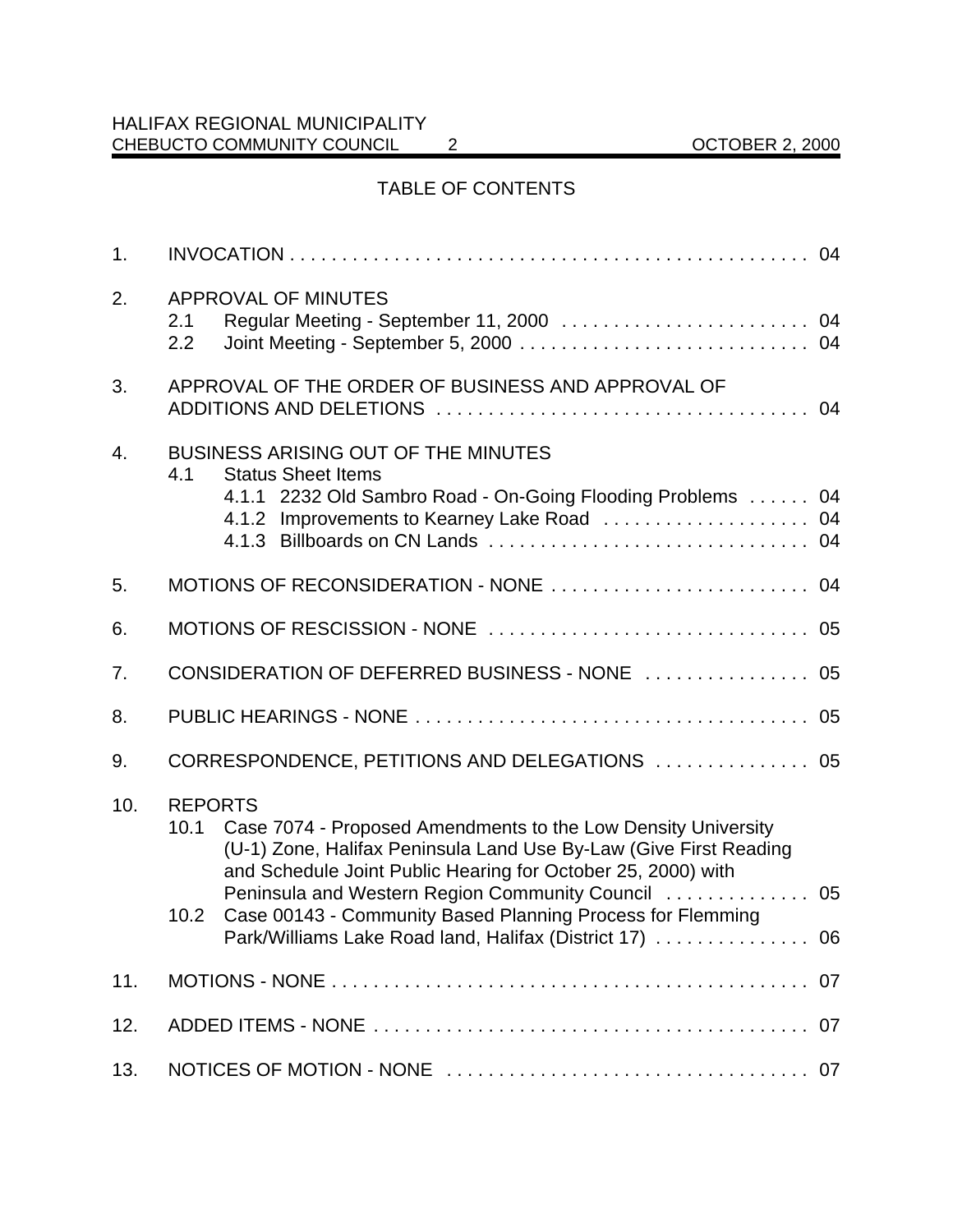| HALIFAX REGIONAL MUNICIPALITY<br>CHEBUCTO COMMUNITY COUNCIL 3 |  |  | <b>OCTOBER 2, 2000</b> |  |
|---------------------------------------------------------------|--|--|------------------------|--|
|                                                               |  |  |                        |  |
|                                                               |  |  |                        |  |
|                                                               |  |  |                        |  |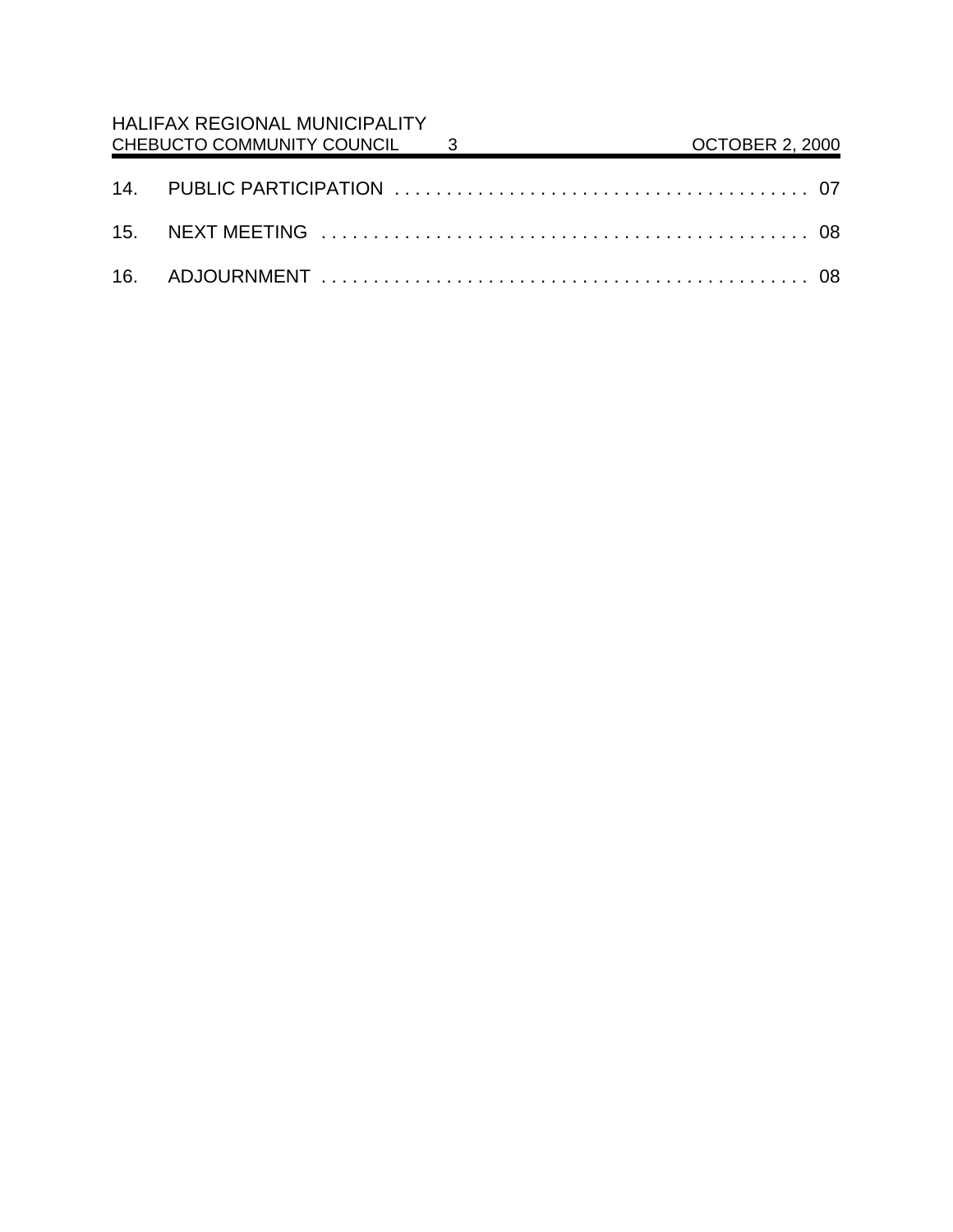## **1. INVOCATION**

The meeting was called to order with an invocation.

## **2. APPROVAL OF MINUTES**

### **2.1 Regular Meeting - September 11, 2000**

**MOVED by Councillors Walker and Read that the minutes of the September 11, 2000 regular meeting be approved, as circulated. MOTION PUT AND PASSED UNANIMOUSLY.**

# **2.2 Joint Meeting - September 5, 2000**

**MOVED by Councillors Walker and Read that the minutes of the September 5, 2000 joint meeting be approved, as circulated. MOTION PUT AND PASSED UNANIMOUSLY.** 

# **3. APPROVAL OF THE ORDER OF BUSINESS AND APPROVAL OF ADDITIONS AND DELETIONS**

**MOVED by Councillors Walker and Read that the Order of Business be approved. MOTION PUT AND PASSED UNANIMOUSLY.**

# **4. BUSINESS ARISING OUT OF THE MINUTES**

### **4.1 Status Sheet Items**

### **4.1.1 2232 Old Sambro Road - On-Going Flooding Problems**

No further information. To remain on status sheet.

### **4.1.2 Improvements to Kearney Lake Road**

No further information. To remain on status sheet.

### **4.1.3 Billboards on CN Lands**

No further information. To remain on status sheet.

### **5. MOTIONS OF RECONSIDERATION - NONE**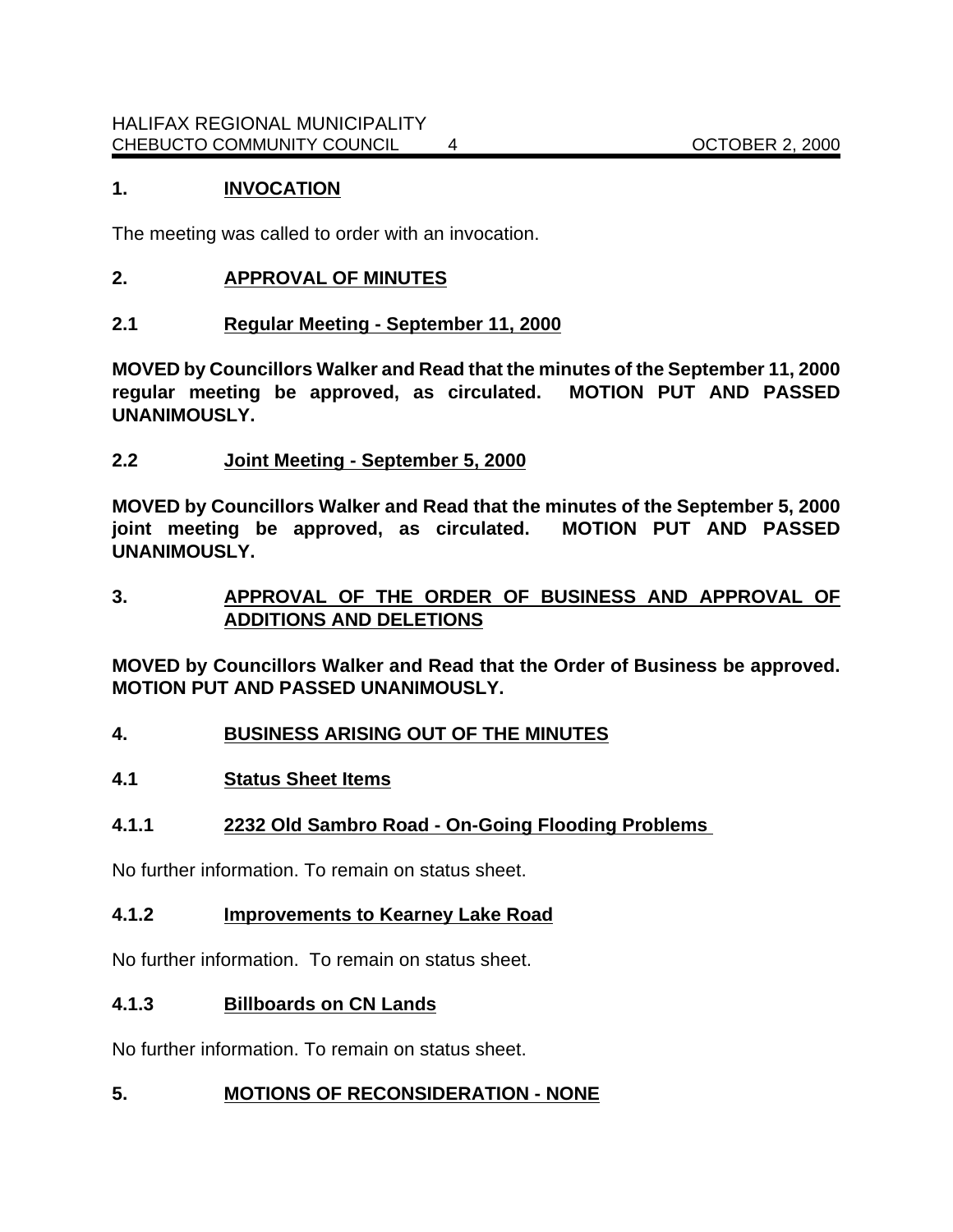- **6. MOTIONS OF RESCISSION NONE**
- **7. CONSIDERATION OF DEFERRED BUSINESS NONE**
- **8. PUBLIC HEARINGS NONE**
- **9. CORRESPONDENCE, PETITIONS AND DELEGATIONS NONE**
- **10. REPORTS**
- **10.1 Case 7074 Proposed Amendments to the Low Density University (U-1) Zone, Halifax Peninsula Land Use By-Law (Give First Reading and Schedule Joint Public Hearing for October 25, 2000) with Peninsula and Western Region Community Council**
- A report prepared for Paul Dunphy, Director of Planning and Development, dated August 23, 2000, on the above noted was before Community Council.

Mr. Roger Wells outlined the staff report advising, this report stems from a January, 1995 motion of the former Peninsula Planning Advisory Committee. It was determined that the wording of the Land Use By-Law for Peninsula Halifax was too open ended when it came to the subject of accommodation for university students. Student accommodation was the only thing listed as a permitted use in that zone which meant such accommodation could have been built as single family, two unit dwellings, townhouses or even a tower such as St. Mary's has. There were no restrictions to the type of student accommodation that could be located to surrounding uses. The PAC had recommended that the Land Use By-Law provisions could be strengthened such that compatible type of student accommodation is put in place in the areas of low density residential development.

Mr. Wells advised staff is proceeding on the premise that where there is a proposal for student accommodation then the appropriate zone provisions of the building in which the students are to be located shall prevail i.e. single family, townhouse, etc. This would give council better control over the compatibility issues with regard to the requirements for student accommodations.

Concern was expressed with the date of October  $25<sup>th</sup>$  for the joint public hearing as it may conflict with election issues and the following motion was placed.

**MOVED by Councillors Walker and Read that November 6, 2000 or a mutually acceptable date be set for a public hearing to consider the proposed amendments to the U-1 Zone of the Halifax Peninsula Land Use By-Law as contained in Appendix B of the staff report dated August 23, 2000. Further, the meeting be held in the**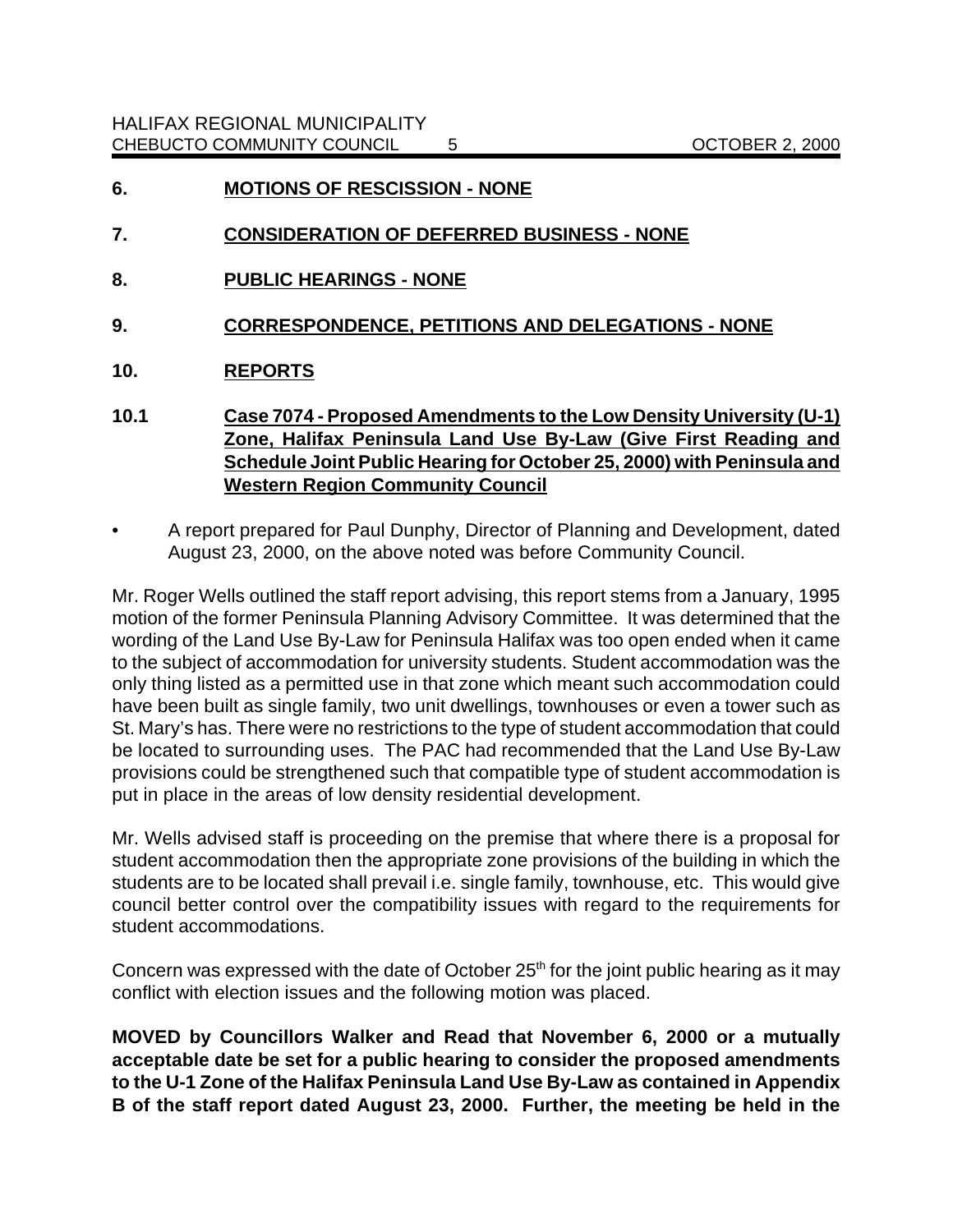#### **evening. MOTION PUT AND PASSED UNANIMOUSLY.**

### **10.2 Case 00143 - Community Based Planning Process for Fleming Park/Williams Lake Road Land, Halifax (District 17)**

• A report submitted by Ms. Melanie Dobson, Chair, Fleming Park - Williams Lake Road Land Committee, dated August 29, 2000, on the above noted, was before Community Council.

Ms. Dobson, Chair, Fleming Park/Williams Lake Road Land Committee, with the aid of overheads, presented the report outlining:

- current site conditions;
- concept plan;
- adjacent property owners;
- implementation strategy;
- current land use designation and zoning;
- municipal planning strategy amendment and rezoning for the HRM owned land (Parcel B);
- rezoning of the privately owned land (Parcels A, C and E).

In response to Councillor Read, Ms. Dobson indicated the area where a possible "T" junction could be built to access the proposed park noting, they do not want major access into the site as it is an area where they want to protect the natural environment as much as possible.

In response to Councillor Walker, the Community Council was advised all property owners have not agreed to the plan which is one of the reasons for the third recommendation. Mr. Wells advised staff has continually consulted with the three private land owners on either side and there are still on going discussions. He stated with approval in principle of this concept plan staff can proceed to move to the next level.

Councillor Walker suggested staff contact Trails Canada with a view to accessing funding for the project.

Councillor Stone expressed concern with funding and noted that he feels there has to be an ability to trade off some of the land.

#### **MOVED by Councillors Read and Walker that:**

**1. Chebucto Community Council "approve in principle" the proposed Concept Plan as shown in Attachment I as the basis for future development of the Fleming Park - Williams Lake Road Land.**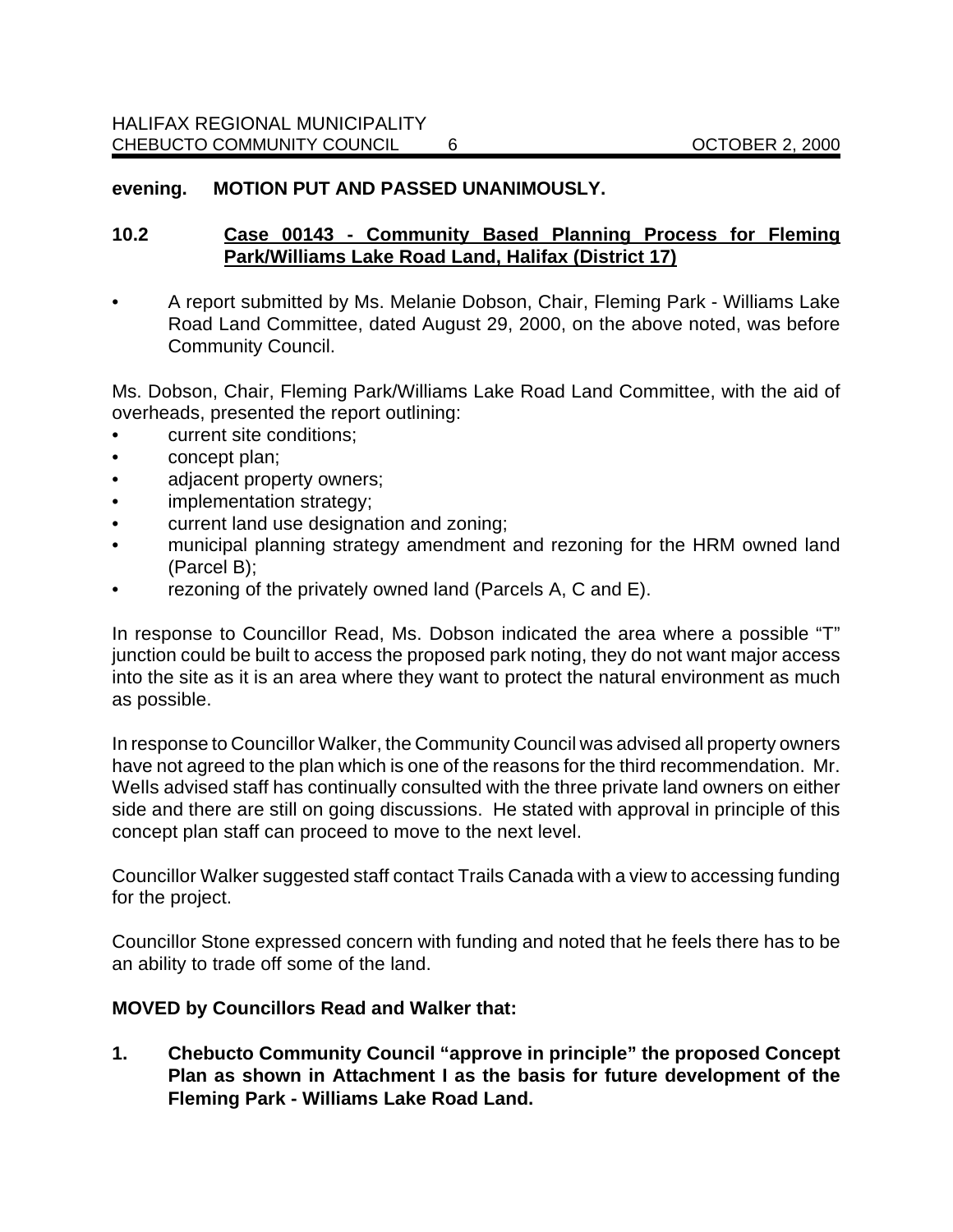- **2. Chebucto Community Council recommend staff prepare a report based on the Concept Plan and proceed to Regional Council to initiate the necessary Municipal Planning Strategy and Land Use By-Law amendments for implementation of the proposed Concept Plan.**
- **3. Chebucto Community Council recommend staff proceed to Regional Council for approval to investigate development options for those lands identified for non-recreational uses on the proposed concept plan as shown on the proposed Concept Plan.**

**MOTION PUT AND PASSED UNANIMOUSLY.**

- **11. MOTIONS NONE**
- **12. ADDED ITEMS NONE**
- **13. NOTICES OF MOTION NONE**
- **14. PUBLIC PARTICIPATION**

Mr. Mike Evans, Fairmount Road, expressed concern with road safety and noted petitions have been submitted for the installation of a crosswalk as far as the Shell service station. He noted the population on the street has risen from two to fourteen children noting, these children have to cross that road in order to access either a school bus or schools. The issue of their safety is a major concern. He noted traffic tends to accelerate coming up the hill from the Armdale Rotary. The crosswalk would be located where Fairmount Road enters onto the Bay Road in the area of the Keddys Motel.

Mr. Evans stated the sidewalks in that area are in a poor state of repair. He noted the sidewalk on the north side, leaving the rotary, ends at Keatings. On the south side it ends at Keddys and, from that point on, it is hard to distinguish what is a parking lot or side of the roadway.

Mr. Evans stated there is an all night light on the public beach and, as a result, the area is becoming a hangout for teenagers. He asked if there was some way this light could be put on a timer.

Mr. Hiram Tiller queried whether the cost share funding for the ramp off the 102 going into Lacewood had been transferred to the province so that the project could be started. Councillor Stone advised he would investigate.